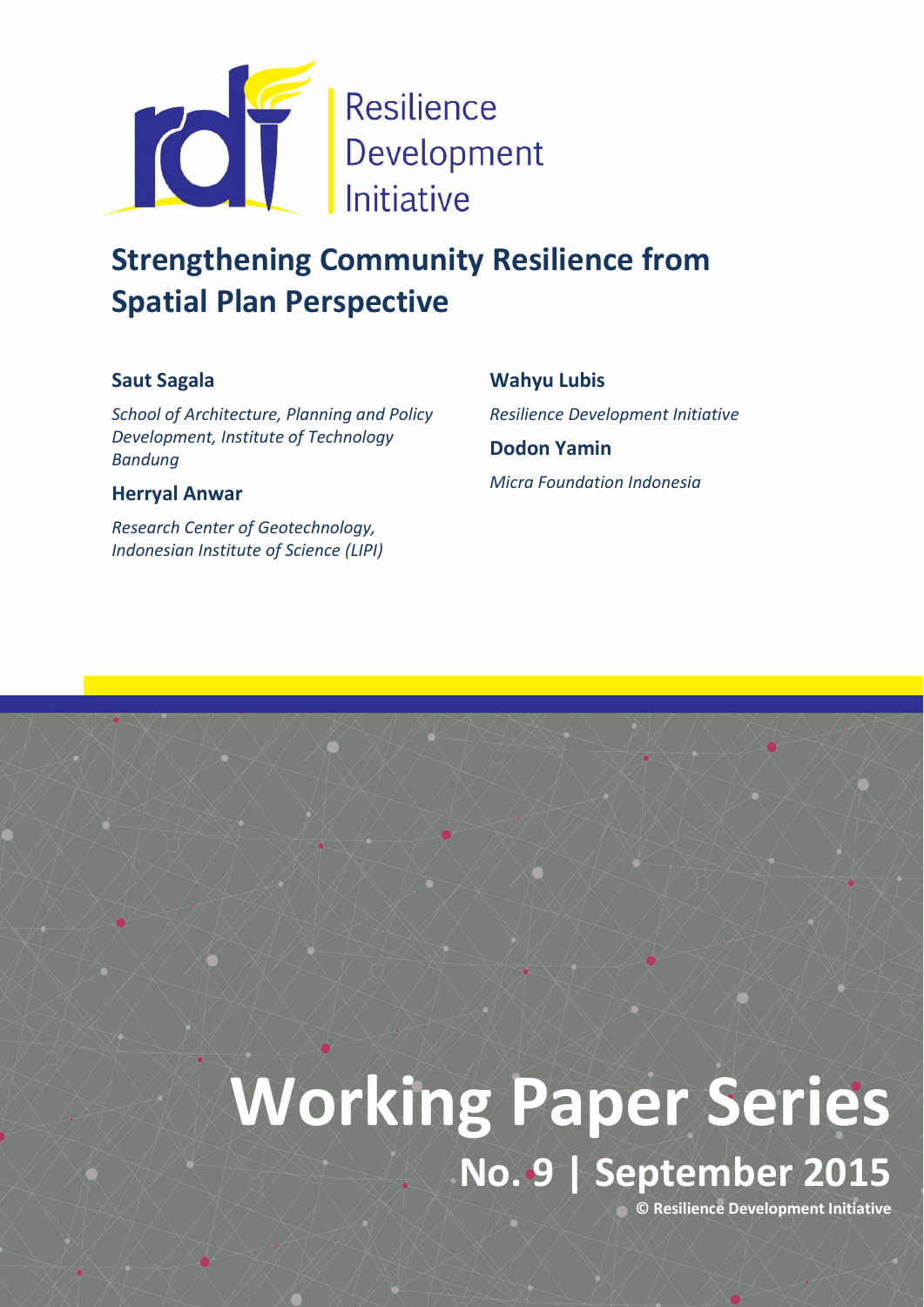$WP No$  : 9

`

Date : September, 2015



Resilience Development Initiative (RDI) is a think tank initiative based in Bandung, Indonesia that focuses on environmental change and sustainable development. RDI contributes to the body of knowledge on development and disaster research studies in Indonesia and South East Asian Region.

RDI Working Paper Series is published electronically by RDI.

The views expressed in each working paper are those of the author or authors of the paper. They do not necessarily represent the views of RDI or its editorial committee.

Citation of this electronic publication should be made in Harvard System of Referencing.

# Editorial Team:

Elisabeth Rianawati M Wahyu Anhaza Lubis Dr. Saut Sagala

## Contact:

Address: Jalan Imperial II No. 52, Bandung 40135 Jawa Barat – INDONESIA Phone: +62 22 2536574 Email: rdi@rdi.or.id Website: www.rdi.or.id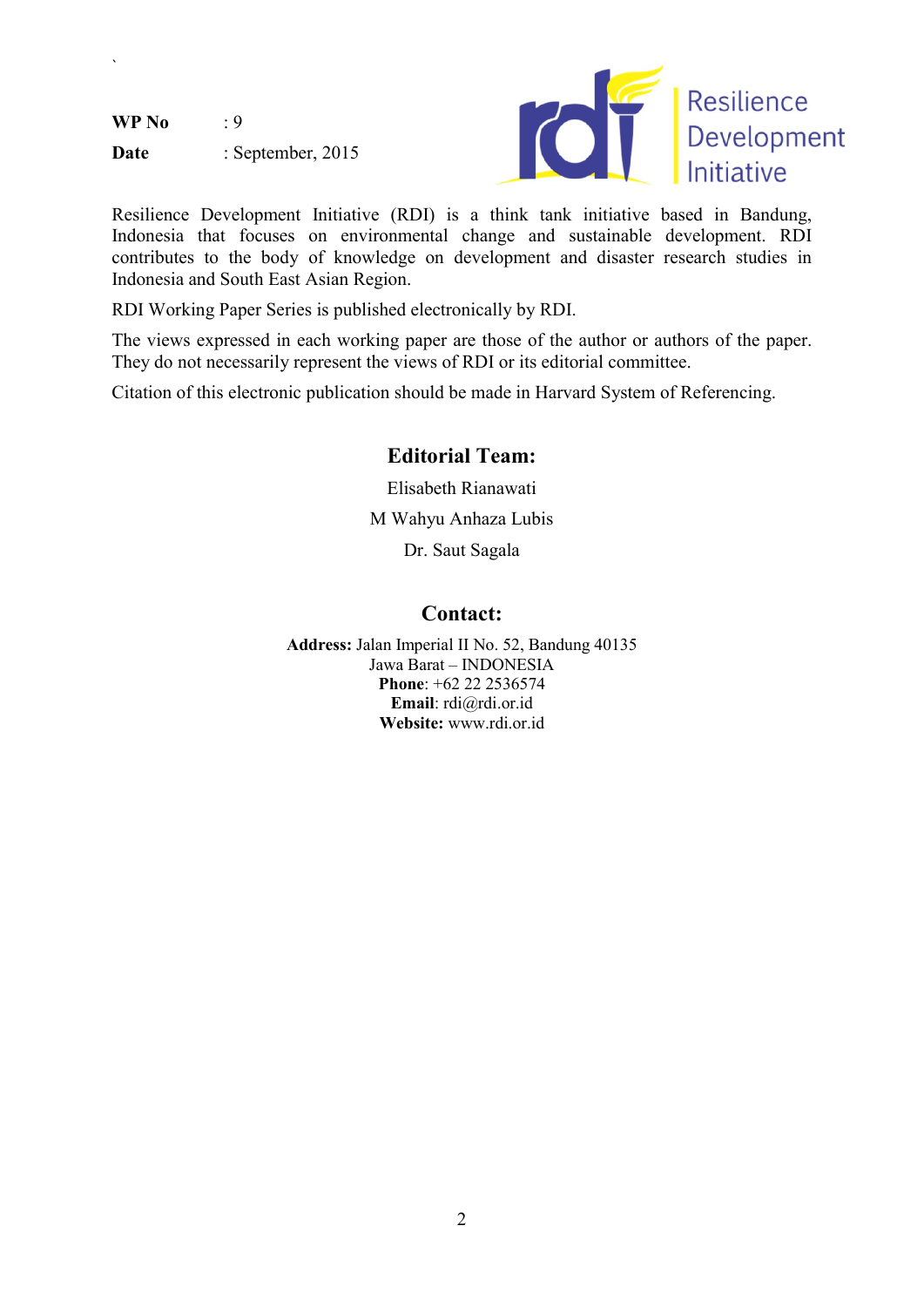# Strengthening Community Resilience from Spatial Plan Perspective\*

#### Saut Sagala<sup>1</sup>, Herryal Anwar<sup>2</sup>, Wahyu Lubis<sup>3</sup>, Dodon Yamin<sup>3,4</sup>

<sup>1</sup> *School of Architecture, Planning and Policy Development, Institute of Technology Bandung, Bandung, Indonesia*

<sup>2</sup> *Research Center of Geotechnology, Indonesian Institute of Science (LIPI), Bandung, Indonesia*

> <sup>3</sup> *Resilience Development Initiative Bandung, Indonesia*

4 *Micra Foundation Indonesia Jakarta, Indonesia*

#### Abstract

`

*Under a research project entitled "Integrated Concept for Community Resilience", community resilience is conceptually affected by internal socio-economic factors (vulnerability & capacity) and external factors (governance and spatial planning). As part of this research, this chapter scrutinizes the role of spatial plan in strengthening community resilience. Case study selected for this chapter is from two districts in Yogyakarta (Sleman and Bantul). These two districts experienced large scale volcanic eruption and earthquakes in 2010 and in 2006. This study proposes a framework that integrates spatial planning with community resilience and how spatial planning contributes to community resilience in the long run.*

#### Keywords:

**.** 

*Spatial planning; Resilience; Community; External factors; Indonesia*

#### 1. Introduction

There are many factors involved in determining how communities develop. In general, this can be grouped into internal and external factors. Internal factors include how community applies their internal characteristics as factors to develop the communities, such as capacities, weaknesses (vulnerability). Meanwhile, external factors include socio-economic politics that affect community settings, such as governance (law, norms) and physical planning settings, such as spatial plan.

Located at the pacific ring of fire, Indonesia has more than 100 active volcanoes (SI-USGS, 2009). Most of the volcanoes are inhabited since they offer many sources of economy to the inhabitants (fertile land, cold climate, tourism). Despite the benefits, a volcano also poses risks to the inhabitants living nearby. In the volcanic crisis situation, the residents have to evacuate and leave their place in time (Perry and Godchaux, 2005) in order to minimize the risks for lives while still suffer losses to their belongings (damages to houses, crops, cattle, etc). In some volcanic prone area, there have been hazard zones developed by National Geological Agency (NGA) of Indonesia. These zones are shown into maps that can be accessed freely from NGA websites. These maps have been recently used in the making or reviewing of spatial plans in hazard prone areas, such as Sleman and Bantul Districts in Yogyakarta.

Community exposures to disasters can be affected by many settings. Partly, this is due to the disasters occur in inhabited places whether in urban or in rural areas. Some of these problems can be attributed

<sup>\*</sup> The full work of this chapter is published in the book "Masyarakat Tangguh Bencana, Pendekatan Sosial Ekonomi, Tata Kelola dan Tata Ruang." Chapter 3.1, 1<sup>st</sup> Edition. Editor: Herryal Z. Anwar. LIPI, 2015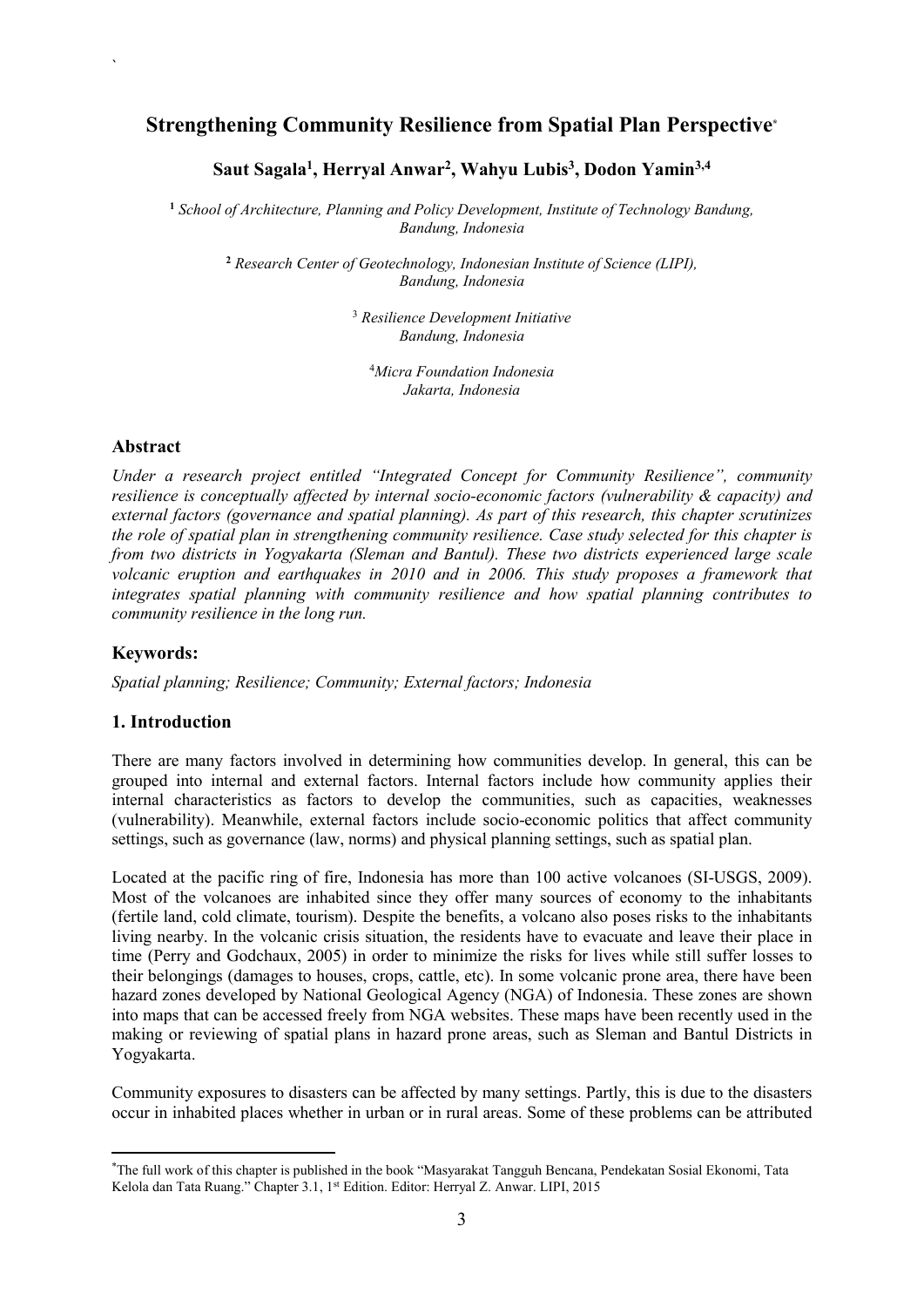to the development of the built environment at hazard prone areas (e.g. floodplains, lowland at coastal areas, close to volcano, earthquake faults, etc). Spatial plans provide tools that can be effective in reducing disaster risks at wider scales (Brody, 2003a; Brody, 2003b; Burby, 1998; Burby and Dalton, 1994; Burby and French, 1981), such as floodplain zoning, hazardous area and built up areas. The questions are to what extent landuse plans can affect community resilience? How are spatial planning policies taking role into strengthening community resilience? Taking these questions as case studies, this paper examines the concept of community resilience in Sleman and Bantul from spatial plan perspectives.

#### 2. Literature Review

`

In the context of community, Twigg (2009) defines community resilience as community that has capacities "(1). to absorb stress or destructive forces through resistance or adaptation, (2). to manage, or maintain certain basic functions and structures, during disastrous events and (3). to recover or 'bounce back' after an event". Twigg (2009) also notes out that spatial plan influence community resilience. Heijmans and Sagala (2013) echo this by proposing spatial plan should be seen as integral and wider components.

How community resilience is related to spatial plan is explained on the basic importance of spatial plan in disaster risk reduction. Urban and regional planners, such as Burby and French (1981) believe that by limiting the hazards through "the conventional ways of dealing with that problem" such as flood control programs, building codes, insurance and disaster relief would significantly reduce hazards and the risks. Furthermore, they suggest that the impact of "limiting development" in areas at risk would minimize the potential for losses of lives and property in large hazardous events and may provide protection for sensitive environmental features. For the study conducted seismic prone city, Cartago, Costarica, Montoya (2002) argues that hazard zoning is still an important approach to reduce the risks posed by natural disasters. Therefore, imposing land use plan will help for strengthening community resilience. Brody (2003b) argues that community resilience can be achieved byaccommodating the issues of ecosystem management into spatial plan.

Despite many literatures propose the importance of land use plan, however, the implementation of the hazard-zone based land use plan to reduce the risk remains low. Lavigne and Gunnel (2006) provided the examples from their observation to several volcanoes in Central Java, Indonesia. They further noted that the residents living at the slopes of the volcanoes cultivated tobaccos, potatoes and many agricultural plants despite the dangerous that might be posed by the volcanoes.

Nevertheless, there are some doubts on how land use plan can deal with the hazards that people are facing. Kelman and Mather (2008) noted, "avoiding the hazards", such as through land use plan and hazard zoning implementation", may not always work. In many cases, the impacts of the volcanic eruptions are not local and are sometimes global. Therefore, any place on the surrounding of the volcanoes can be affected and is not exclusive from the hazards that may occur. In the study at flood plain areas in the Philippines, Sagala et al (2007) also found that it is the residents themselves that ignore in implementing the land use plan. Despite flooded for two weeks in a year, the areas that they are living are close to the markets. Therefore they sacrifice the flood risks to other types of risks which are much higher for them (livelihood risks).

As argued above, land use plans offer several advantage to minimize the disaster risks that people are dealing with. However, when it comes to implementation, in hazard prone, it is challenged by many factors. Not only is it unable to fully provide an exclusive safe zone to the people, but also other types of risk also play role in the resident considerations. Thus, it is necessary to identify a land use plan that can be implementable to reduce disaster risks.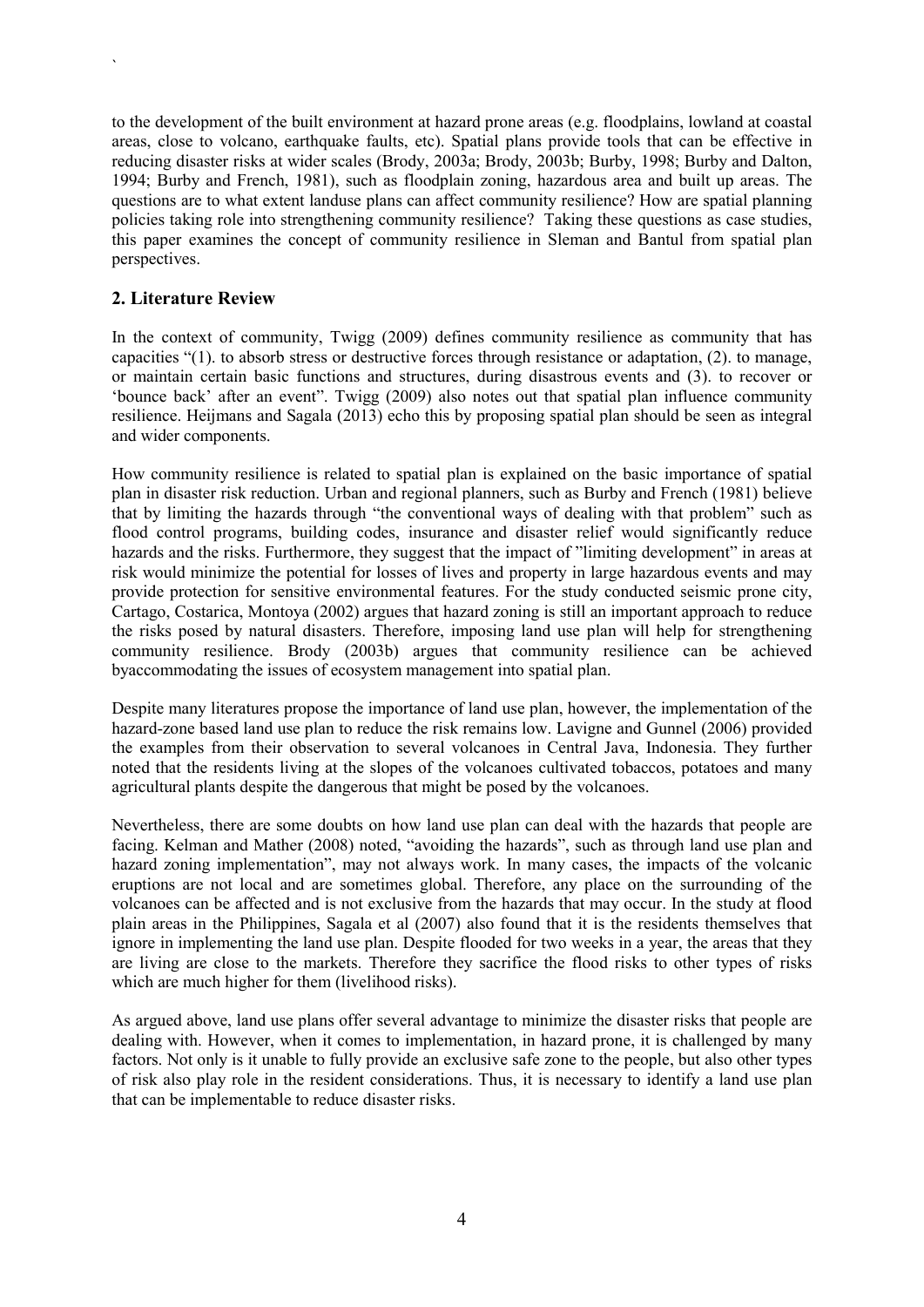#### 3. Location and Methods

`

This research was conducted in Sleman District and Bantul District, Yogyakarta The district has been spatially linked within the context Kartamantul Greater Areas (Yogyakarta, Sleman and Bantul). Kartamantul is a region with high interaction of economic activities, people and mobilization among the three districts in this region.In Kartamantul, Sleman serves as an upstream role the buffer of Yogyakarta and Bantul. Additionally, Sleman has been posed to the threats from the active Merapi Volcano. Meanwhile Bantul role as a downstream area is highly exposed to the threat of tsunami and coastal erosion along the coastal side. Since many rivers flow from Sleman to Bantul, passing Yogyakarta City, increasing rainfall intensity in Sleman will bring sediments and flood to Bantul area.



Figure 1 The Study Area in Bantul and Sleman Districts Source: xxx

According to BPBD of Yogyakarta Province (2014) Sleman has been 20 Destana (*Desa tangguh bencana* or Resilient Village) is divided into *Tangguh Pratama* (Early/Low Resilience), *Madya Tangguh* (Medium Resilience), *Tangguh Utama* (High Resilience). Meanwhile, in the district of Bantul has 70 Destana. The classification of these resilient villages is used for selecting the samples.

| <b>District</b>        | <b>Village</b> | Category                                  | <b>Number of Sample</b> |
|------------------------|----------------|-------------------------------------------|-------------------------|
| <b>Bantul District</b> | Poncosari      | Tangguh Utama<br>(High Resilience)        | 30                      |
|                        | Mulyodadi      | Tangguh Madya<br>(Medium Resilience)      | 35                      |
|                        | Bangun Harjo   | Tangguh Pratama<br>(Early/Low Resilience) | 35                      |
| <b>Sleman District</b> | Argomulyo      | Tangguh Utama<br>(High Resilience)        | 30                      |
|                        | Hargobinangun  | Tangguh Madya<br>(Medium Resilience)      | 35                      |
|                        | Glagaharjo     | Tangguh Pratama<br>(Early/Low Resilience) | 35                      |

|  | <b>Table 1 Samples Based on Resilient Village Locations</b> |  |
|--|-------------------------------------------------------------|--|
|  |                                                             |  |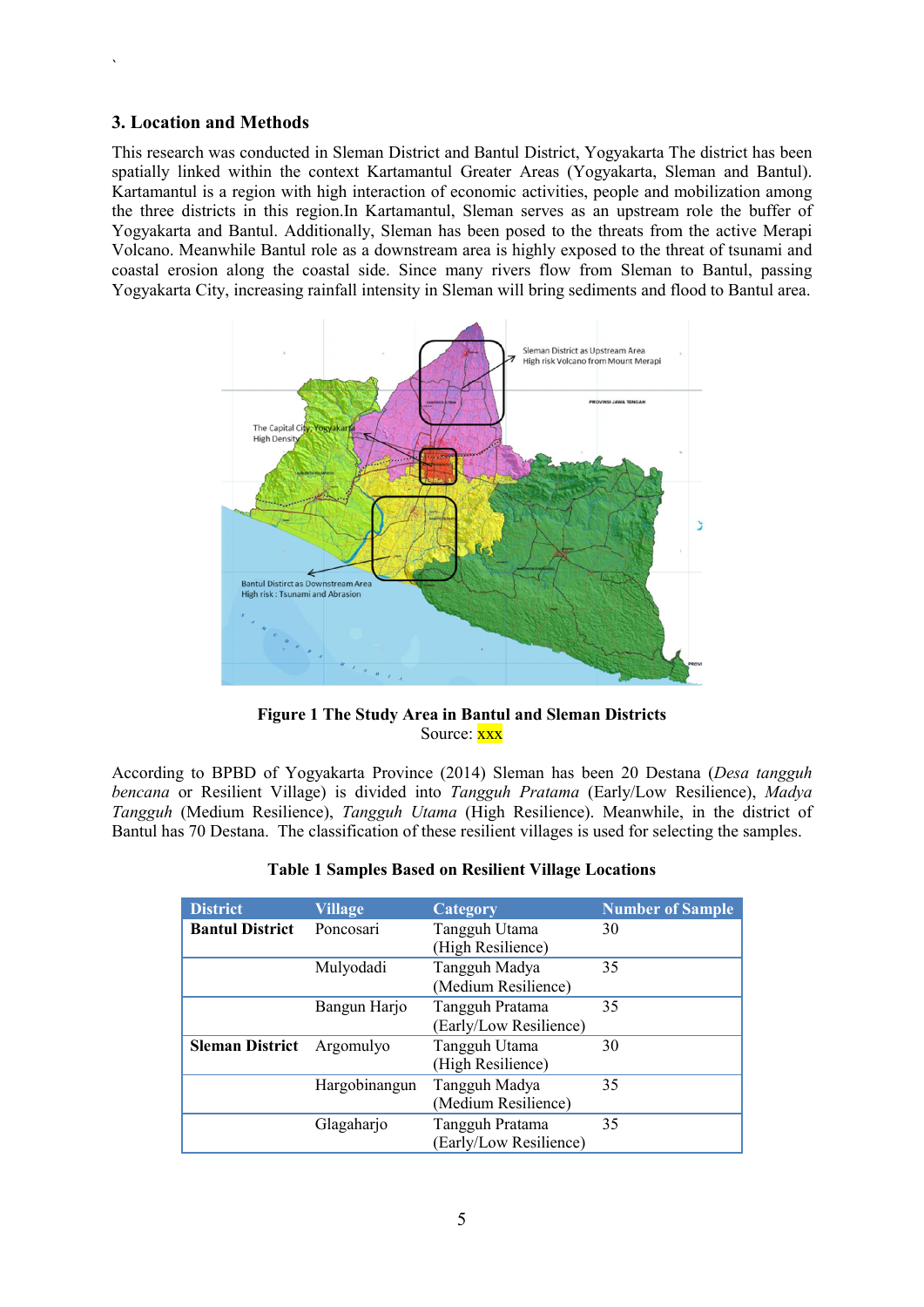From the spatial planning perspective, community resilience is measured by the following variables. Spatial planning variables include and use, infrastructure, contingency planning, risk maps, shelters for evacuation, zoning regulations, early warning systems, transportation, spatial planning policy, community awareness to spatial planning. To get an idea of the spatial resilience to disasters is used the approach of the research is mixed approach is quantitative and qualitative.

The Quantitative approach using by questionnaires given to people who are considered representative of the population. Questionnaires are scattered in villages study sites by the number of 200 families. This questionnaire using stratified random sampling approach to select three villages in each district, where the strata are the criteria of a disaster resilient village consisting of Resilient Village Main, Associate, and Primary. Meanwhile for selecting households to be surveyed in each village with a systematic random sampling method, provided respondents the number of people aged  $\geq 17$  years for men and women.

The processing of data obtained from the survey results include scoring variables, using the SPSS statistical calculation process 20 and Microsoft Excel for processing the primary data that support this research. Data were obtained through a survey prepared by the method of data analysis and descriptive and correlation. Descriptive statistical analysis used to obtain variabel and indicator resillience of spatial planning. The Correlation analysis methods are used to find the relationship and prove the hypothesis of relationship between two variables when the second data in the form of interval or ratio variables, and data resources of the two variables are equal.

#### 4. Results

`

To measure the 'resilience', we propose to sum up all the score from each variable that constitutes community resilience from spatial plan perspective. Therefore, community resilience from spatial plan (CSRP) is shown as below:

$$
CRSP = \frac{\sum_{i=1}^{n} x i}{n}
$$
 (1)

Where:

CRSP : community resilience from spatial plan perspectivewhich is measured as an average value.

 $x$  = resilience of indicator i for spatial resilience.

 $n =$  number of variables that constitute spatial resilience.

The total resilience that we obtained for In average, resilience score for Sleman is 2,8068 while in average, resilience score for Bantul is 2,6603. This means, in general the average resilience score in Sleman is higher than the average resilience score in Bantul. Therefore, this shows that from spatial plan perspective, Sleman has a higher (better) resilience from Spatial Plan perspective.

We also carry out correlation between the CRSP (for all data) with some variables that are related to physical conditions, such as (i) knowledge of spatial plan about disaster zone, (ii)availability of disaster risk reduction plan at village level, (iii)Understanding of contingency plan and (iv) Evacuation shelter for livestocks. The correlation results show that all of these variables are correlated with average resilience score.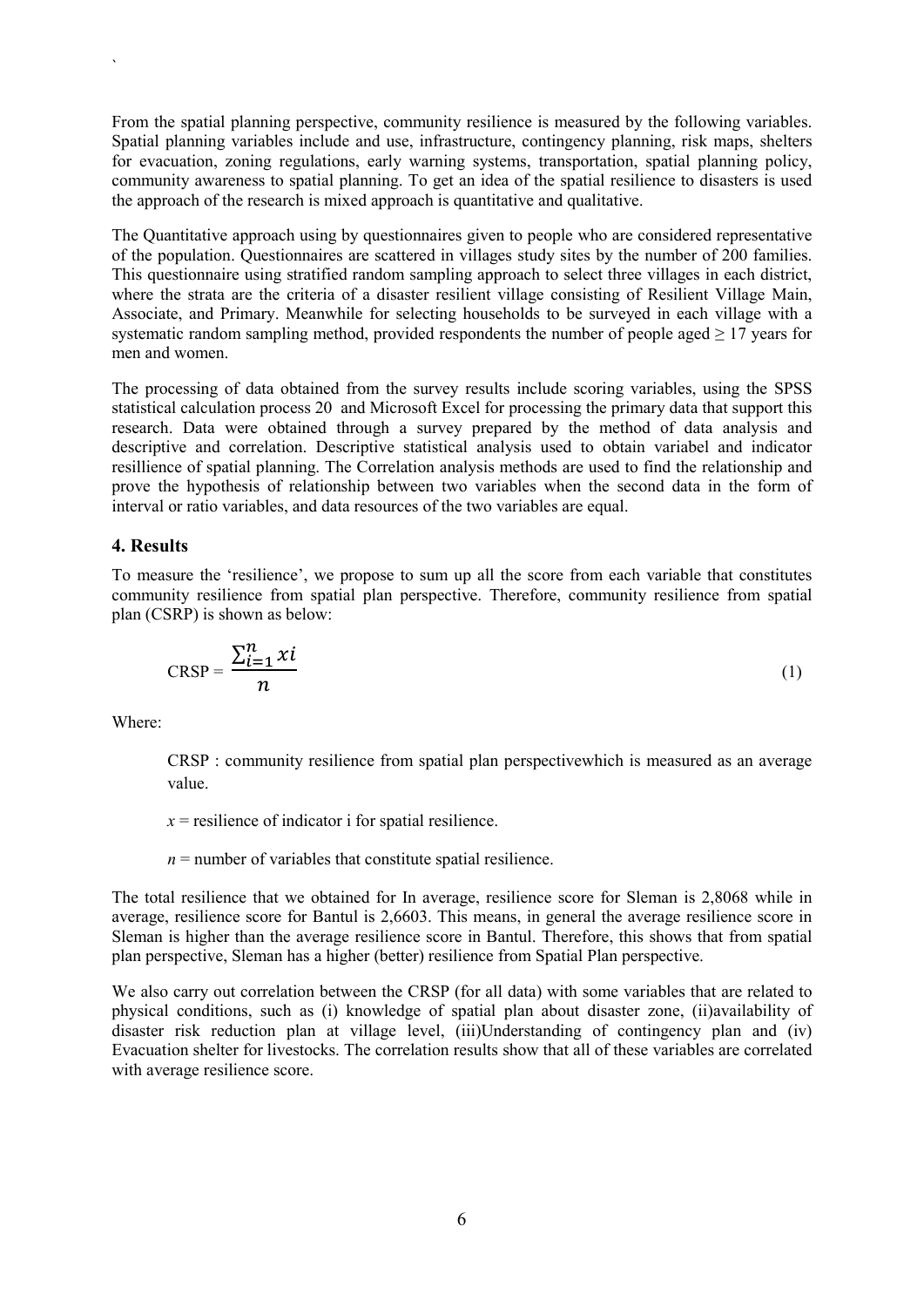|                                                              |                 | <b>Average Resilience</b><br><b>Score</b><br><b>CRSP</b> |
|--------------------------------------------------------------|-----------------|----------------------------------------------------------|
| Knowledge about spatial plan regulation on safe and          | Pearson         | $0.528***$                                               |
| dangerous zone?                                              | Correlation     |                                                          |
|                                                              | Sig. (2-tailed) | $\theta$                                                 |
|                                                              | N               | 200                                                      |
| <b>Disaster Risk Reduction Plan at Village Level</b>         | Pearson         | $0.494**$                                                |
|                                                              | Correlation     |                                                          |
|                                                              | Sig. (2-tailed) | $\Omega$                                                 |
|                                                              | N               | 200                                                      |
| Understanding about contingency plan                         | Pearson         | $0.440**$                                                |
|                                                              | Correlation     |                                                          |
|                                                              | Sig. (2-tailed) | $\theta$                                                 |
|                                                              | N               | 199                                                      |
| <b>Evacuation shelters for movable goods and livestocks</b>  | Pearson         | $0.195***$                                               |
|                                                              | Correlation     |                                                          |
|                                                              | Sig. (2-tailed) | 0.006                                                    |
|                                                              | N               | 198                                                      |
| **. Correlation is significant at the 0.01 level (2-tailed). |                 |                                                          |

#### Table 2 Correlation between Average Resilience Score and Other Variables

`

As shown in table 2, the more the respondents know about spatial plan regulation plan, the higher the average resilience score. This is shown by high correlation (0.528) between these variables. This implies that the existence of spatial regulation plan can make respondents aware of potential hazard zones. Furthermore, this means if a respondent is aware of spatial plan regulation; it also will highly correlate with the resilience of the respondent. Thus, provision of spatial plan regulation per se is not enough. It should be by making people aware of this regulation that guides about safe and dangerous zones.

Similarly, there is a high correlation (0.494) between disaster risk reduction plan with community resilience score. According to the respondents, the existence of disaster risk reduction plan at village level shows its importance contribution to community resilience. Disaster risk reduction plan can guide community on future activities that can be carried out to reduce disaster risks, such as continuous assessment of the potential hazards, agreement about where and when to evacuate, maintenance of infrastructures that can support in case disaster happens, development of disaster management team that continuously increase community awareness, etc. The high correlation indicates that if one wants to increase resilience, development of disaster risk reduction plan at a village level is compulsory.

A high and significant correlation is also found between understanding contingency plan with community resilience score (0.440). This shows that respondents think in the case of disaster, contingency plan will guide them clearly on what to do, which includes standard operating procedures of who does what, where to get resources from, where to evacuate, etc. Therefore, this finding shows that this variable is an important component that contributes to community resilience.

Finally, a significant correlation is also found between evacuation shelters for movable goods and livestock and resilience score (0.195). This implies that communities will consider their belongings and livelihood assets as important consideration before they evacuate. If the location of evacuation is too far from their assets, they are less likely to follow the evacuation. This can be approached by moving their goods and livelihoods to the place closer to the shelter to make sure the evacuees can still save and maintain their belongings. For some people, owning this asset is very important for sustainability of their lives (Kelman and Mather, 2008).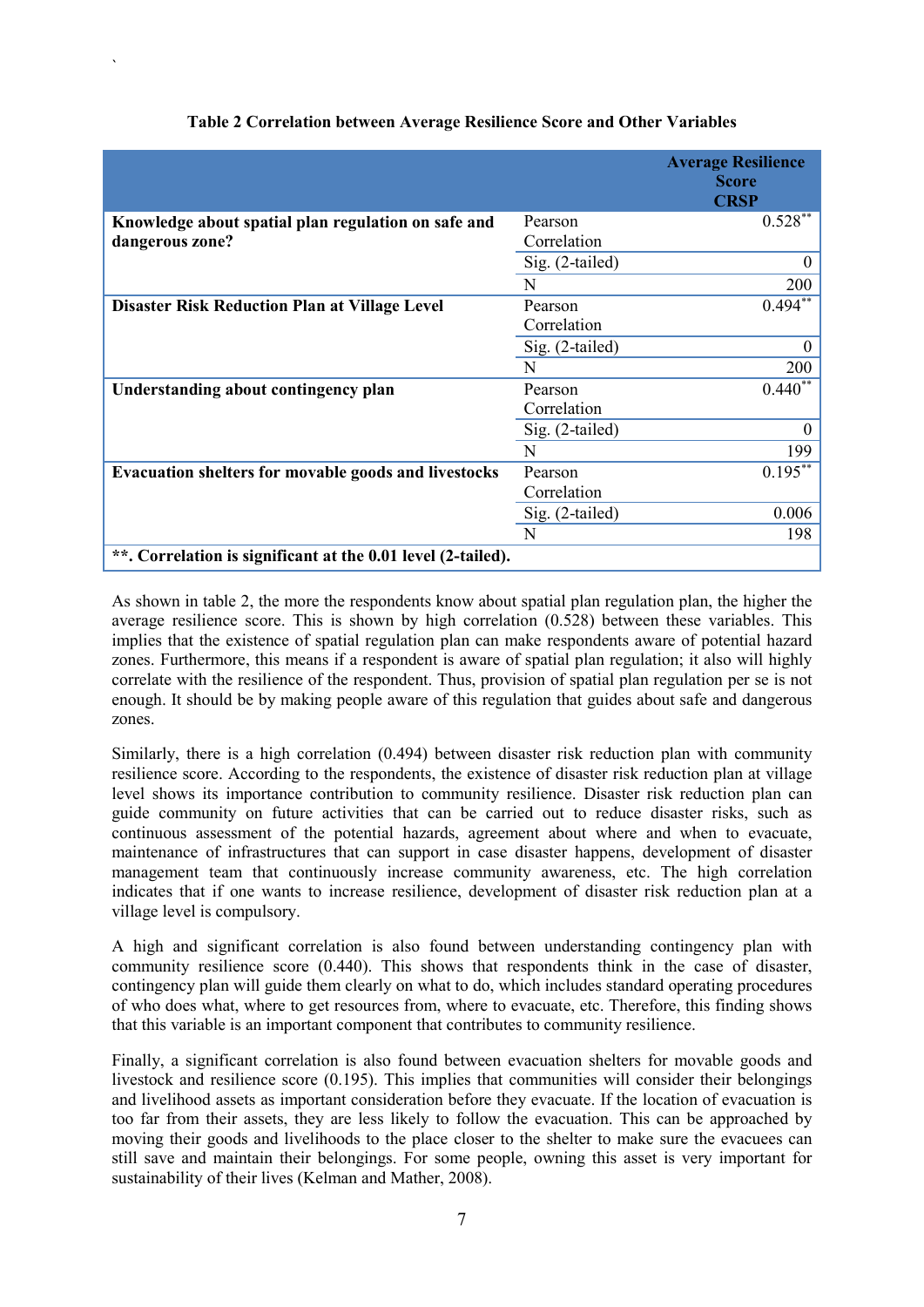These various variables show that spatial plan at village level matters. This includes spatial plan regulation, DRR Plan, Contingency Plan and Shelter location. DRR Plan covers the identification of hazards, vulnerability, capacity (resources & infrastructures) and their whereabouts. Contingency plan explains the safe routes taken and also logistics needed in case a disaster happens. Finally, shelter location should consider about the community assets. These variables are considered as elements of spatial plans at village level and have to be integrated with the updated spatial plan outputs and processes.

`



Figure 2 Conceptual Framework of Spatial Plan Contribution to Community Resilience

However, it should be remembered that spatial plan is a document that cannot be separated with the larger contexts. In this sense, spatial plan at village level should be connected with the sub-district, district, provincial and even further until national spatial plan. It is because spatial plan is a consensus where public domain is the important factor in determining agreed products and processes. Therefore, all stakeholders coming in from village, sub-district, district, provincial and national should have mechanism to connect through the spatial plan mechanism. In this regard, this connection is conceptualized in Figure 2.

Looking at wider perspective. Since a disaster can happen from outside of the administrative boundaries, it is important to have a wider perspective. This also implies that the solution may come from wider context. When talking about flooding, it is important to look at watershed context. Or, when there is a far field tsunami, a good early warning system should be in place.

#### *Interaction among different scale and Stakeholder collaboration should be facilitated.*

This is actually the role of spatial plans. Spatial plan should be seen as a set of documents that deal with different scales based on its scopes. As discussed, in Indonesia there are different level of spatial plans. This includes National Spatial Plan (*Rencana Tata Ruang Wilayah Nasional*), Island Spatial Plan (Rencana Tata Ruang Wilayah Pulau), Provincial Spatial Plan (*Rencana Tata Ruang Wilayah Provinsi*), District/City Spatial Plan (*Rencana Tata Ruang Wilayah Kabupaten/Kota*). At a more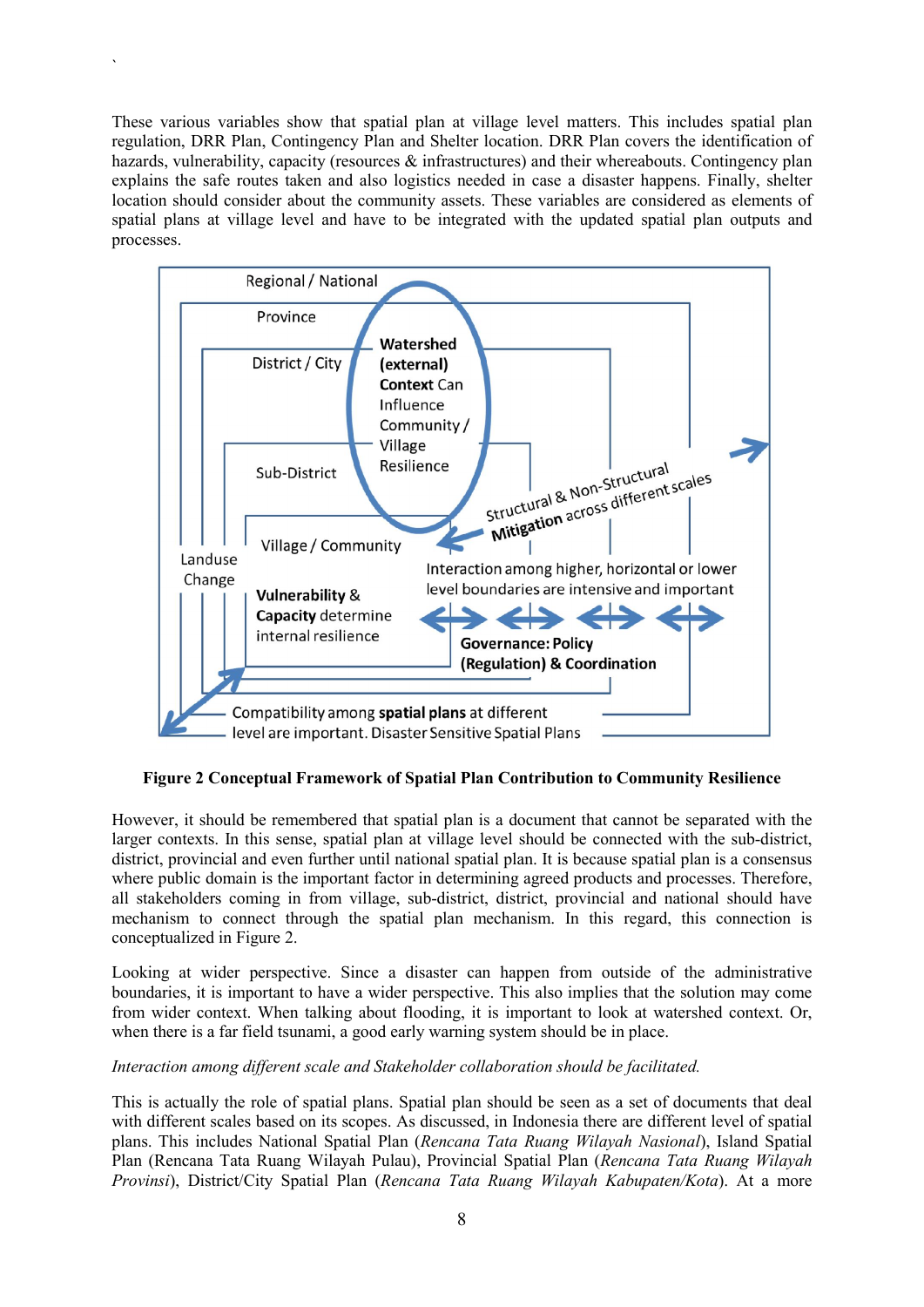detailed scale, there are also Sub-District Detailed Spatial Plan (*Rencana Detail Tata Ruang Kecamatan*) and Building and Environment Plan (*Rencana Tata Bangunan dan Lingkungan*).

As spatial plan entails different levels of activities, collaboration and coordination among stakeholders are needed. In an upstream and downstream context, collaboration is facilitized by districts. For example, Code River that flows from North Yogyakarta in Sleman to South Yogyakarta in Bantul needs a collaboration among different stakeholders in this region to inform the condition of river and potential of floods. Figure 2 illustrates that coordination across boundaries are important. These boundaries include at higher, horizontal as well as lower level. At higher level can include national and regional settings, while at lower level include sub-district and village level. It is important also to acknowledge horizontal boundaries, where coordination across the borders are important. Often the case, flooding is caused by deforestration or landuse change at adjacent districts or cities. Therefore, stakeholder collaboration will play important role to achieve agreed policy measures.

#### 5. Conclusion

`

This paper discusses the role of spatial planning in increasing community resilience. The analytical results from two districts (Sleman and Bantul) show that there are elements related to the community resilience which have spatial components at internal village level. This includes spatial plan regulation, DRR Plan, Contingency Plan and Shelter location. Nonetheless, this paper argues that a further relation with external factor is a must. This is shown through a Conceptual Framework of Spatial Plan contribution to Community Resilience. This frameworks suggests that community resilience should consider spatial plan as not only external factors, but also condition that increase and maintain community resilience.

#### *Acknowledgments*

This research is supported by LIPI research grant number Integrated Concept for Community Resilience in 2015. We thank our colleagues from LIPI Mrs. Annies, Mrs. Emilia, Mrs. Anggun, Mr. Alfi for the fruitful discussions on community resilience issues and data collection in Yogyakarta.

#### References

- Brody, S., 2003a. Are We Learning to Make Better Plans. Journal of Planning Education and Research, 23(2): 191-201.
- Brody, S., 2003b. Implementing the Principles of Ecosystem Management Through Local Land Use Planning. Population and Environment, 24(6).
- Burby, R., 1998. Policies for sustainable land use. In: R. Burby (Editor), Cooperating with nature: Confronting natural hazards with land-use planning for sustainable communities. Joseph Henry Press, Washington.
- Burby, R. and Dalton, L., 1994. Plans can matter! The role of land use plans and state planning mandates in limiting the development of hazardous areas. Public Administration Review, 54(3): 229-238.
- Burby, R. and French, S., 1981. Coping with floods: The land use management paradox. Journal of American Planning Association, 47(3): 289-300.
- Dove, M., 2008. Perception of volcanic eruption as agent of change on Merapi Volcano, Central Java. Journal of Volcanology and Geothermal Research, 172: 329-337.